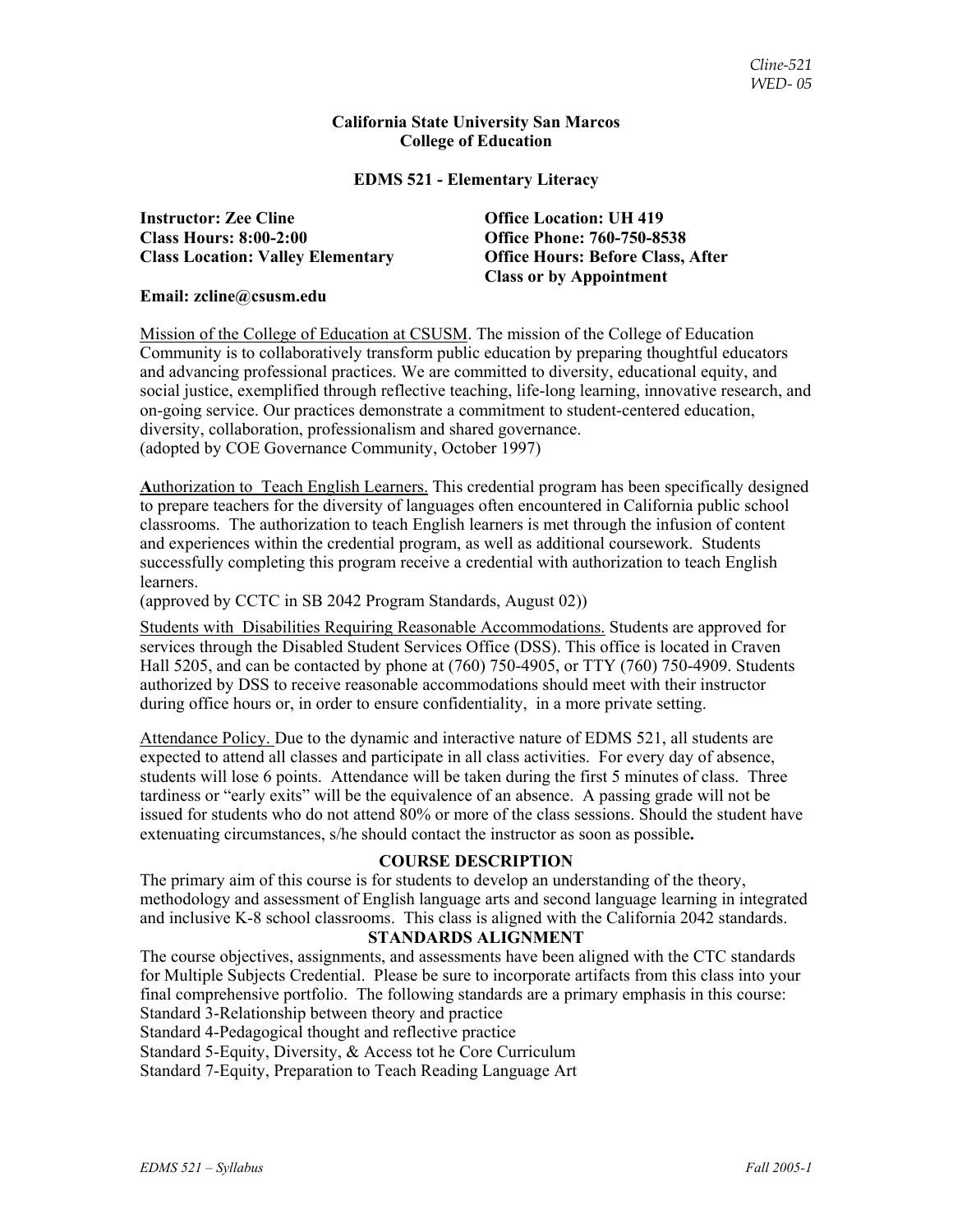## **OBJECTIVES**

## **KNOWLEDGE**

Teacher candidates will:

- gain an understanding of how a first and second language is acquired.
- gain an understanding of the reading process and its relationship to thought, language and learning.
- gain an understanding of how people learn to read and write in their first and second language
- become familiar with current approaches to the teaching of reading and writing and the theoretical bases of such approaches.
- become familiar with current approaches to the teaching of reading and writing in culturally and linguistically diverse elementary school classrooms
- become familiar with classroom diagnostic techniques and evaluation procedures.
- become familiar with current approaches to the teaching of reading and writing to children with special learning needs

## **SKILLS**

Teacher candidates will:

- become sensitive observers of children's language using behaviors.
- analyze children's reading and writing behavior as a basis for making instructional decisions
- translate the results of formal and informal assessment of children's reading and writing behaviors into instructional plans
- develop the ability to select appropriate materials and instructional strategies to meet the individual needs of students
- learn how to organize the classroom for teaching reading and writing to culturally and linguistically diverse populations.

## **ATTITUDES AND VALUES**

Teacher candidates will:

- develop an appreciation for the natural language abilities children possess for processing and producing print
- develop an appreciation for the need and value of integrating reading and writing into all areas of the curriculum
- affirm the importance of a rich environment for developing an effective language arts program.
- develop a sensitivity to and appreciation for culturally and linguistically diverse learners.
- develop a sensitivity to and appreciation for children with special learning needs
- develop an appreciation for the importance of reading and writing for their own personal and professional growth
- develop a respect for each student, his/her abilities and background and the student's right to instruction that meets his or her individual needs.

## **REQUIRED TEXTS:**

Clay, M. (1993). *An Observation Survey of Early Literacy Achievement*. Heinemann.

Tompkins, G.E. (2001). *Literacy for the 21st Century: A Balanced Approach, 4th Edition.* Prentice Hall

Zarrillo, J. J. (2002). *Ready for RICA: A test preparation guide for California's Reading Instruction Competence Assessment*. Merrill Prentice Hall (Packaged as one)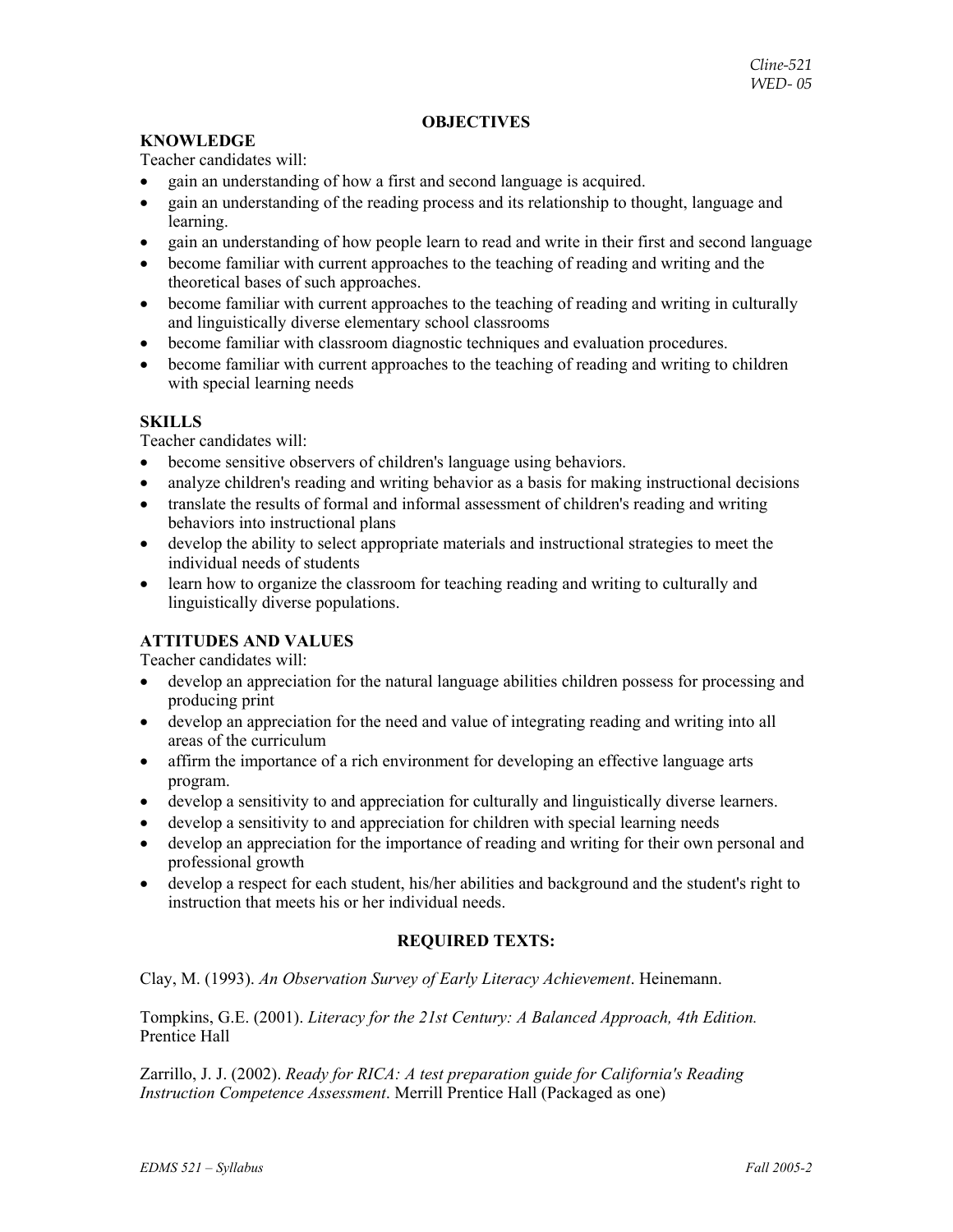## **Course Requirements**

All students are expected to participate in class activities and demonstrate reflective learning. It is important that students are well prepared for course sessions by completing the readings and assignments scheduled before the class meeting. Unless otherwise negotiated with the instructor, all assignments are to be handed in on the due date. **Assignments not handed-in on due date will lose 10% of earned credit per day.** Assignments should be typed and double-spaced .

| • Field Observations           | 35 points |
|--------------------------------|-----------|
| • Reading Strategy Lesson Plan | 35 points |
| • Primary Case Study           | 30 points |

## **Grading**

- A 96–100 A- 90–95
- B+ 89-87
- B 86-83
- B- 80–82
- C+ 77-79
- $\begin{array}{cc} \text{C} & 73-76 \\ \text{C} & 70-73 \end{array}$
- $70 73$

## **TEACHER PERFORMANCE EXPECTATIONS (TPE) COMPETENCIES**

This course is designed to help teachers seeking the Multiple Subjects Credential to develop the skills, knowledge, and attitudes necessary to assist schools and district in implementing an effective programs for all students. The successful candidate will be able to merge theory and practice in order to realize a comprehensive and extensive educational program for all students. The following TPE's are addressed in this course:

TPE 1a-Subject Specific Pedagogical Skills for MS Teaching TPE 4-Making Content Accessible

## **Task Stream, TPE's, and Assignments**

TPE Reflective Writing for Task Stream:

This course requires that you address the TPE's listed above for your Task Stream Electronic Portfolio. You will address these TPE's by completing course assignments. Completion of the course assignments includes submitting them in the appropriate format to your electronic portfolio. Assessment of your TPE's is directly related to the assessment of your course assignments. You will write summary reflections to be submitted, responded to, and archived via Task Stream.

## http://lynx.csusm.edu/coe/eportfolio/index.asp

This will take you to the CSUSM COE website where you can get help with how to create your electronic portfolio and information on the required elements.

http://www.taskstream.com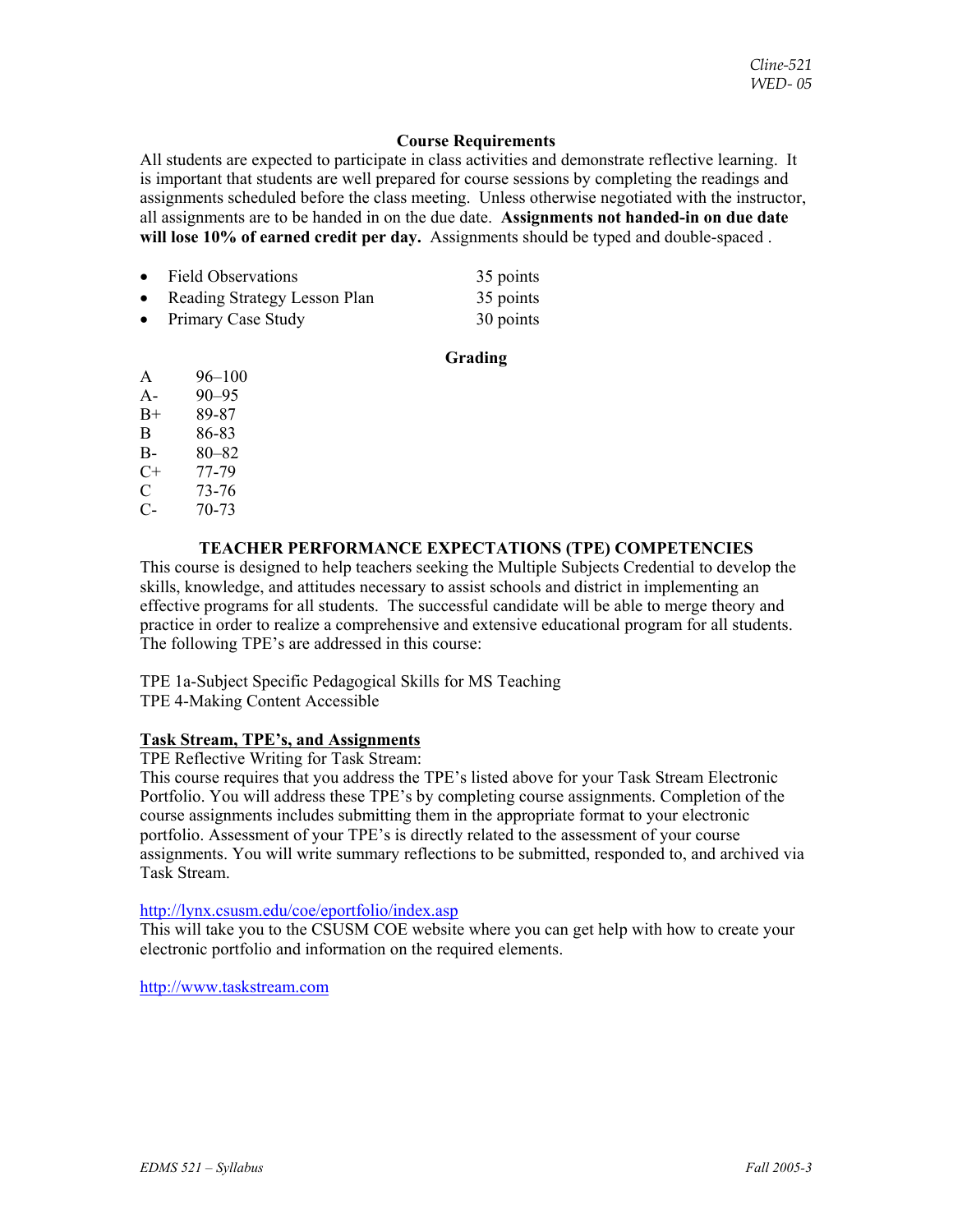This is the TaskStream home page where you will register for Taskstream and return to when working on your electronic portfolio

## **ASSIGNMENTS:**

### **Field Experience Observation Guide and TPE Reflection (35 pts)**

#### *Observation Guides*

When you are observing/participating in classrooms **BEFORE** you begin student teaching, please look for and write down your observations in the following areas. Jot down brief notes about the kinds of activities teachers and students are engaged in and your own reactions. Be sure to write observations and not judgments.

(Example:

Observation: Teacher taught "B"sound Students wrote words beginning with "B" Judgment: Teacher did a good job teaching "B" sound.

Please note: If you don't see something in your classroom, visit another class or grade level.

### **For each observation topic, please be sure to include: Topic, Date/time, Place (school/grade/classrooms), Activity, Reflective notes**

Example:

**Topic**: Phonics Instruction **Date/Time** 9/7/98 9:00-10:00

**Place** (school/grade/classrooms) Discovery Elementary, Monolingual 1<sup>st</sup> grade **Activity**: Teacher taught "B"sound using alphabet cards and the pocket chart. Students wrote words beginning with B then illustrated the following-bird, ball, balloon, and boat. **Reflective Notes:** The teacher did a good job being inclusive with all students. Accommodations were made for second language learners when the teacher used some word that were close cognates (ball-bola) to help the students make connections. I noticed that one of the children who has trouble focusing was seated next to the teacher. She was very effective in selecting children to participate in order to ensure that the students did not get out of hand. I would modify this lesson in order to help English learners by using some cognates in Spanish and showing the students how beginning sounds work in their language.

Please do one observation sheet for each of the areas of the RICA Notebook using the form provided.

- Phonemic Awareness
- Concepts About Print
- Phonics Instruction
- Spelling Instruction
- Reading Comprehension-Narrative
- Supporting Reading through Oral and Written Language Development
- Vocabulary Development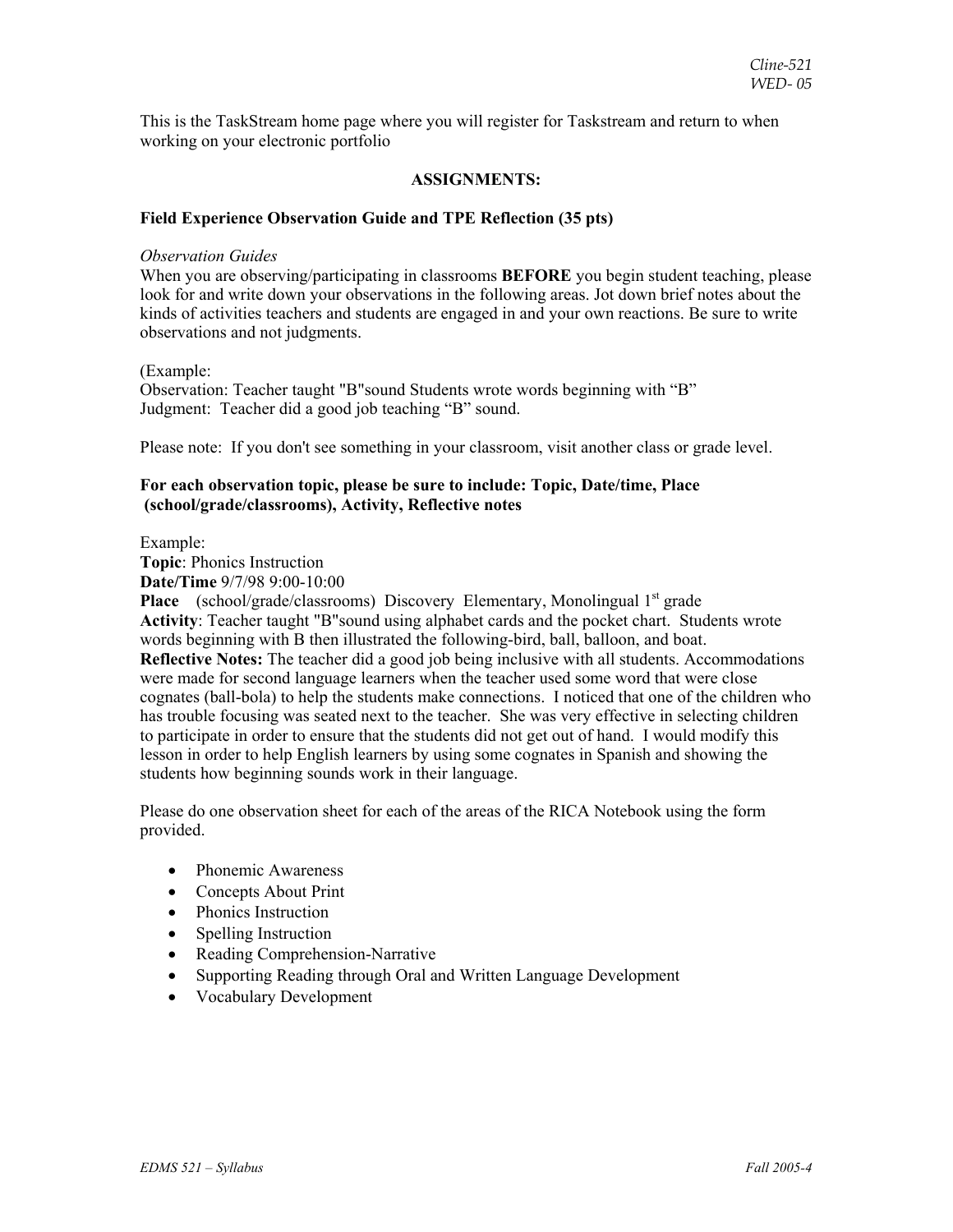## **Observation Guide TPE Reflection**

Please read TPE 1A and write a reflection that elaborates on your learning and mastery of this TPE. The reflection should be at least 2 paragraphs in length and include evidence that you have a grasp of Subject-Specific Pedagogical Skill for MST in the area of teaching Reading-Language Arts. In order for the assignment to be complete, students must post their observation sheets and reflections it to their Task Stream Account after it is returned with the comment: **Ready to Post**

## *TPE 1A: Subject-Specific Pedagogical Skills for Multiple Subject Teaching Assignments*

## *Teaching Reading-Language Arts in a Multiple Subject Assignment*

*Candidates for a Multiple Subject Teaching Credential demonstrate the ability to teach the stateadopted academic content standards for students in English-Language Arts (K-8). They understand how to deliver a comprehensive program of systematic instruction in word analysis, fluency, and systematic vocabulary development; reading comprehension; literary response and analysis; writing strategies and applications; written and oral English Language conventions; and listening and speaking strategies and applications. They know how to strategically plan and schedule instruction to ensure that students meet or exceed the standards. Candidates create a classroom environment where students learn to read and write, comprehend and compose, appreciate and analyze, and perform and enjoy the language arts. They understand how to make language (e.g., vocabulary, forms, uses) comprehensible to students and the need for students to master foundational skills as a gateway to using all forms of language as tools for thinking, learning, and communicating. They understand how to use instructional materials that include a range of textual, functional and recreational texts and how to teach high quality literature and expository text. They understand that the advanced skills of comprehending narrative and informational texts and literary response and analysis, and the creation of eloquent prose, all depend on a foundation of solid vocabulary, decoding, and word-recognition skills.* 

*Candidates teach students how to use visual structures such as graphic organizers or outlines to comprehend or produce text, how to comprehend or produce narrative, expository, persuasive and descriptive texts, how to comprehend or produce the complexity of writing forms, purposes, and organizational patterns, and how to have a command of written and oral English-language conventions. They know how to determine the skill level of students through the use of meaningful indicators of reading and language arts proficiency prior to instruction, how to determine whether students are making adequate progress on skills and concepts taught directly, and how to determine the effectiveness of instruction and students' proficiency after instruction.*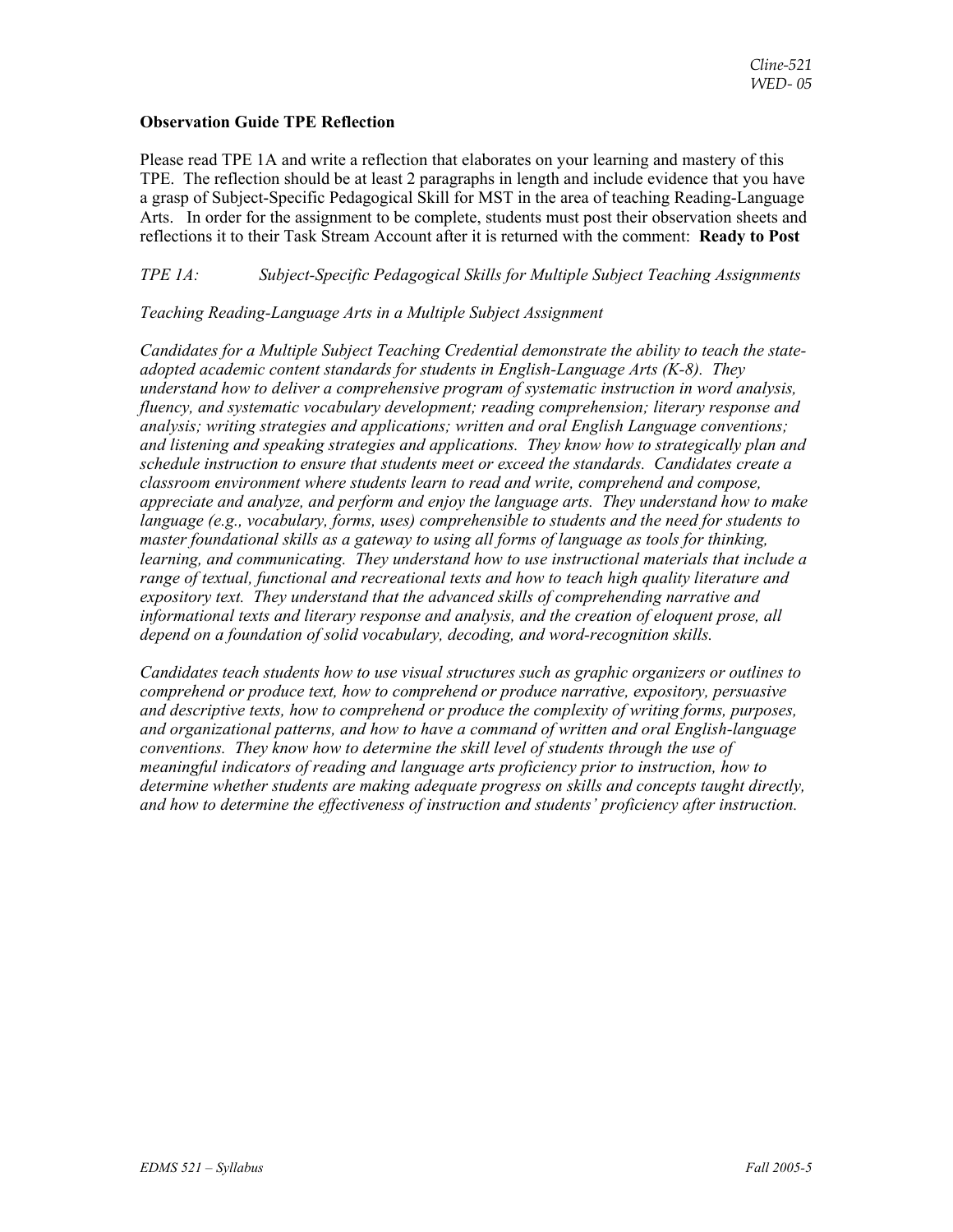| Topic                           |                                                   |
|---------------------------------|---------------------------------------------------|
| Date/Time                       |                                                   |
| Place (school/grade/classrooms) |                                                   |
| <b>Activity</b>                 |                                                   |
|                                 | <b>Reflective Notes to Myself</b><br>The Teacher: |
|                                 |                                                   |
|                                 |                                                   |
|                                 |                                                   |
|                                 |                                                   |
|                                 |                                                   |
|                                 |                                                   |
|                                 |                                                   |
|                                 |                                                   |
|                                 |                                                   |
|                                 |                                                   |
|                                 | I noticed:                                        |
|                                 |                                                   |
|                                 |                                                   |
|                                 |                                                   |
|                                 |                                                   |
|                                 |                                                   |
|                                 |                                                   |
|                                 |                                                   |
|                                 | I would modify:                                   |
|                                 |                                                   |
|                                 |                                                   |
|                                 |                                                   |
|                                 |                                                   |
|                                 |                                                   |
|                                 |                                                   |
|                                 |                                                   |
|                                 |                                                   |
|                                 |                                                   |
|                                 |                                                   |
|                                 |                                                   |
|                                 |                                                   |
|                                 |                                                   |

# **Field Experience Observation Form**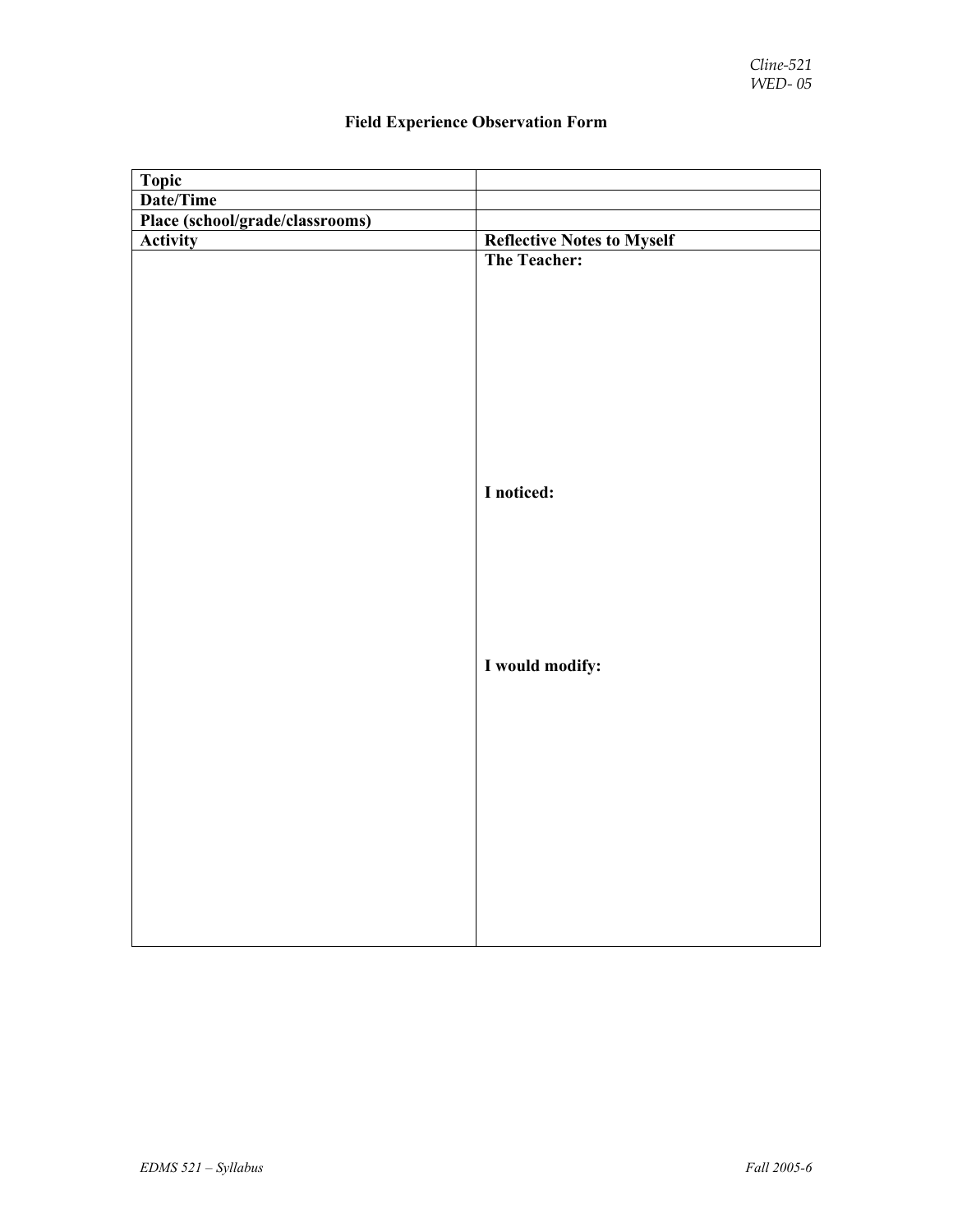## **Reading Strategy Lesson Plan (35 pts)**

You will write and present a reading strategy lesson plan for a small group activity that takes into account student needs. They can be mini-lessons, direct instruction, inquiry, or any format you choose. Make your lesson active, interesting, fun and meaningful. Because lesson planning may be unfamiliar to some of you, but is so important to teaching, you will learn how to write a language arts lesson plan in class. Choose a reading standard for your grade level to guide your objectives. Sample lessons include:

- Monitoring Reading
- Comprehension
- Content area reading
- Phonics
- Phonemic Awareness
- Organizing information while you read
- Relating what you are reading to what you already know
- Finding the main idea of a story
- Identifying patterns in a text
- Using graphic organizers for comprehension

## **Strategy Lesson Plan-TPE Reflection**

Please read TPE 4 and write a reflection that elaborates on your learning and mastery of this TPE. The reflection should be at least 2 paragraphs in length and include evidence that you have a grasp of masking content accessible for all students. In order for the assignment to be complete, students must post their lesson plan and reflections it Task Stream Account after it is returned with the comment: **Ready to Post**

## **TPE 4: Making Content Accessible**

*Candidates for Teaching Credentials incorporate specific strategies, teaching/instructional activities, procedures and experiences that address state-adopted academic content standards for students in order to provide a balanced and comprehensive curriculum. They use instructional materials to reinforce state-adopted academic content standards for students and they prioritize and sequence essential skills and strategies in a logical, coherent manner relative to students' current level of achievement. They vary instructional strategies according to purpose and lesson content. To meet student academic learning needs, candidates explain content clearly and reinforce content in multiple ways, such as the use of written and oral presentation, manipulatives, physical models, visual and performing arts, diagrams, non-verbal communication, and computer technology. They provide opportunities and adequate time for students to practice and apply what they have learned. They distinguish between conversational and academic language, and develop student skills in using and understanding academic language. They teach students strategies to read and comprehend a variety of texts and a variety of information sources, in the subject(s) taught. They model active listening in the classroom. Candidates encourage student creativity and imagination. They motivate students and encourage student effort. When students do not understand content, they take additional steps to foster access and comprehension for all learners. Candidates balance instruction by adjusting lesson designs relative to students' current level of achievement.*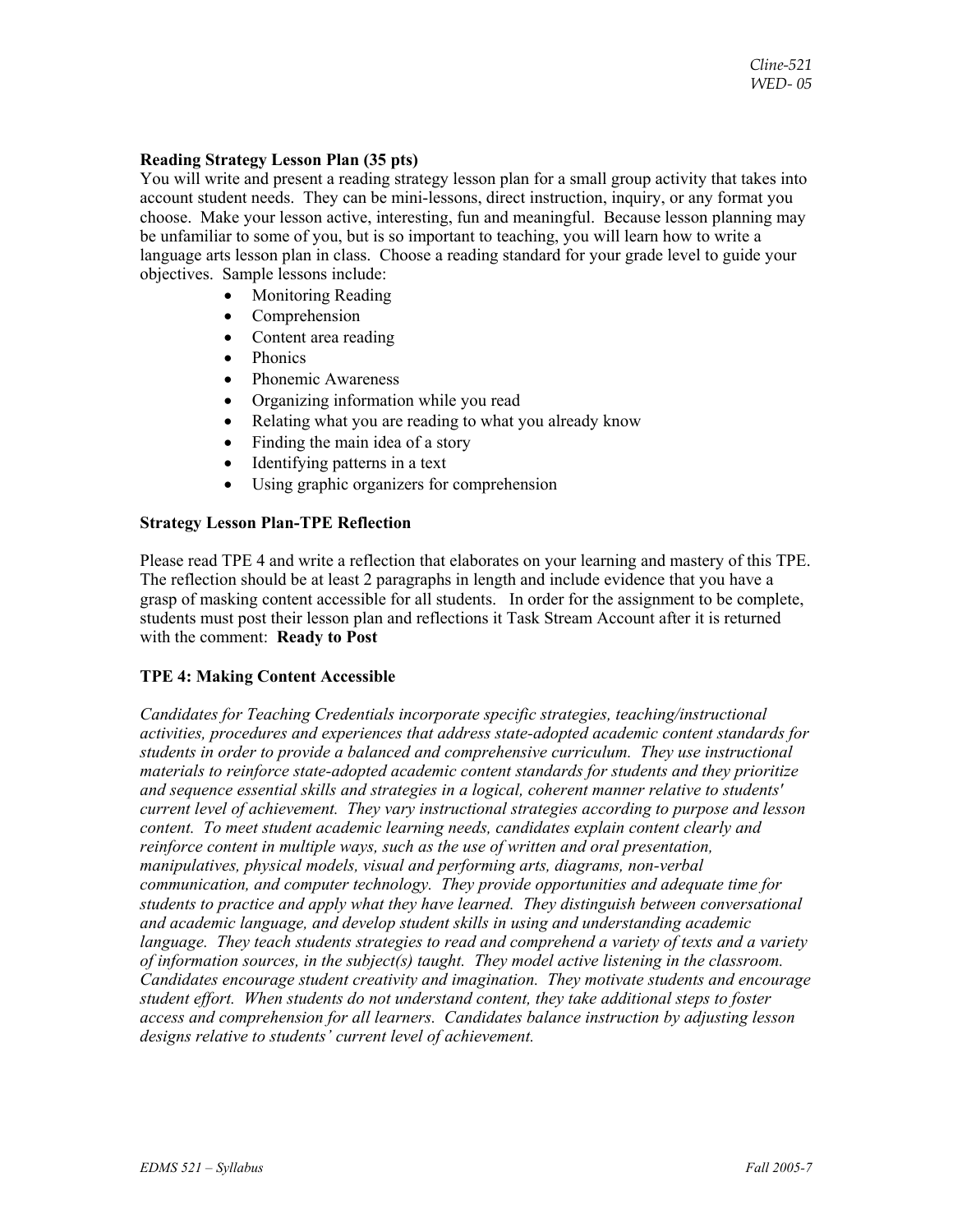## **Primary Case Study (30 pts)**

Each of you will be assigned a student to tutor each morning for half an hour two days a week. During this time you will be asked to complete an emergent reader/early reader assessment and develop an intervention plan.

**Assessment:** Running Records (one for each week), Clay Observation Survey, Teacher assessments (if available), and any other formal or informal assessments you have conducted.

**Intervention Plan:** Based on the information you have gathered about the student, discuss his or her strengths (very important - what can he or she do) and challenges (what does this student need to work on). Design an Intervention Plan for your student. Knowing what you know about your student as a result of your assessments, what areas should an appropriate intervention plan focus on? Why? Think about what strategies beginning readers need to develop and how teachers can support those activities. Refer to the standards in the reading/language Arts Framework for CA Public Schools for your child's grade level to guide you as you design the intervention plan. Make sure to:

- Identify areas of strength and need (minimum of 4 total) that an instructional plan should focus on – how a teacher could build on the student's strengths and address his/her needs. Select two areas in reading, and one area in writing and oral language.
- Provide specific instructional recommendations for each area (reading, writing and oral language). List one example of an appropriate strategy and/or activity for each identified area. Look for examples in the course readings. For each instructional recommendation, explain why you selected it and how it is going to help your student.

You might also make recommendations for the student and parents: what can the student do on his or her own that is not dependent on the teacher.

Reflection: Reflect on your experience with the Case Study. Based on your classroom observations of reading and writing as well as on what you learned in the assessment/intervention process, what would you do differently or try differently? What other scaffolds or strategies would you use? How would you use them? What other interventions would you try? What would your next steps in assessment be? How do you feel the intervention went? How has this enhanced your experience as a teacher?

## **RICA Resource Notebook--Part 1 (Class Assignment)**

Each of you will develop a Reading/Language Arte Resource Notebook that will be used to inform your teaching. The Resource Notebook has two main objectives. First, is to demonstrate your learning and understanding of the reading and language arts. Second is to start building a resource for your own learning. Be creative and thoughtful in the compilation of the notebook it will be a demonstration that you are ready to teach the language arts to a diverse student population.

The Notebook will be organized around the 13 RICA Content Areas. Each section of the notebook should contain the following:

- A RICA analysis sheet including: (a) what this content area(s) is about (Put it in your own words  $-2$  to 4 sentences), (b) 2 ways of assessing this content area (include rationale); and (c) 1 way of teaching it (description and accommodations). Describe the teaching strategy and explain how it supports reading, writing and/or language arts development.
- A lesson observation form (except for section 1)
- A technology-rich assignment that enhances your teaching and student learning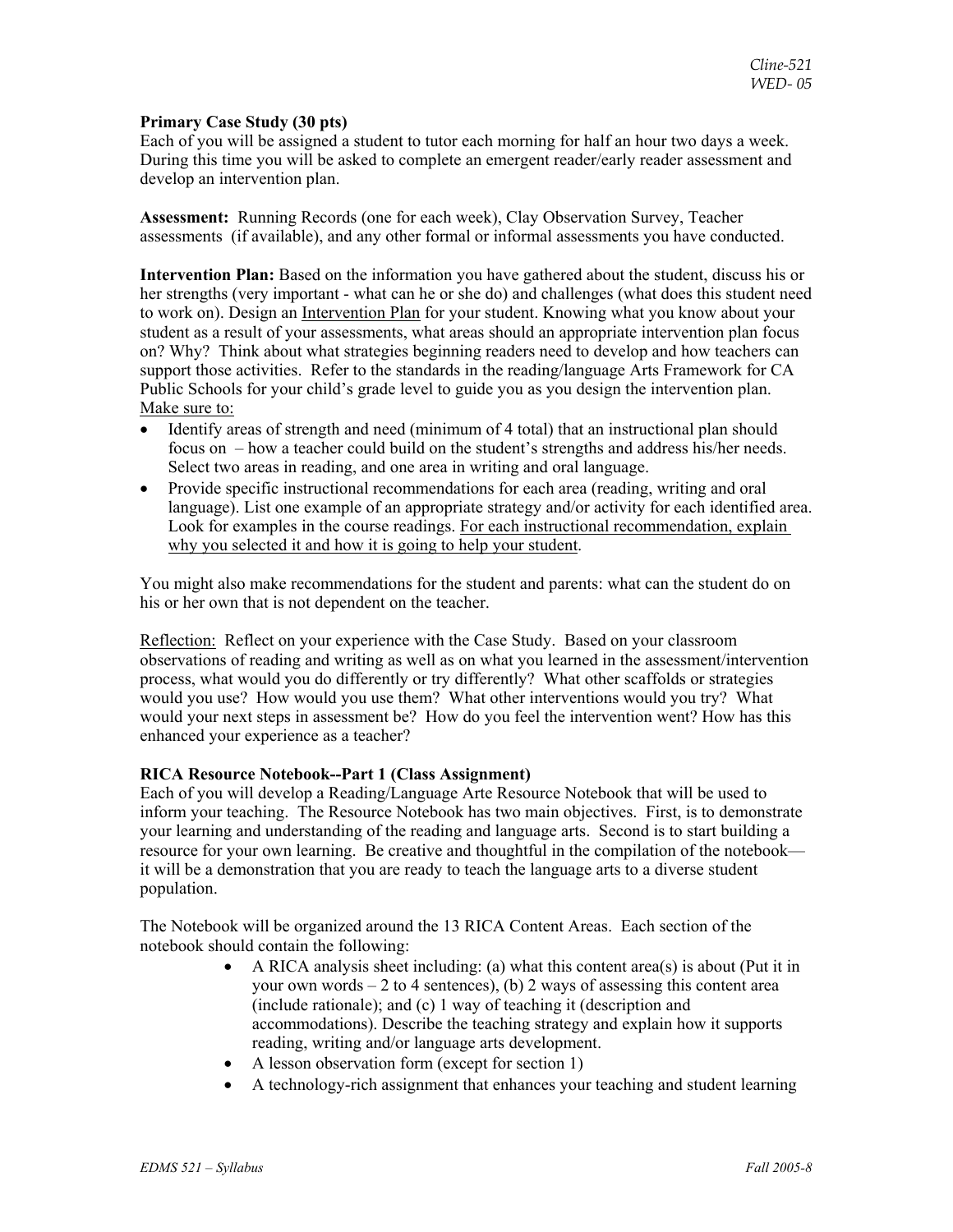• Lesson plans, articles, and any other resources collected within class or student teaching that would be helpful.

For the first semester you will need to complete the following content areas:

- Section 1 Philosophy of Literacy Learning
- Section 3 Planning, Organizing, and Managing Reading Instruction
- Section 4: Phonemic Awareness
- Section 5: Concepts About Print
- Section 6: Systematic, Explicit Phonics and Other Word Identification Strategies
- Section 7: Spelling Instruction
- Section 8: Reading Comprehension Narrative
- Section 13: Vocabulary Development
- Section 14: Structure of the English Language
- Section 15: Intervention Strategies (SDAIE; Scaffolds)

You can choose how to organize this information in your notebook. You may include course assignments (lesson plan, case study, mini book unit, classroom observations and interactive email journals), course handouts and materials from your classroom/school site, examples of lesson plans and student work, information from internet sources or professional journals. You may want to include strategies you will use to teach these content areas. You may even include pictures of students learning a specific strategy as well as your reflection on what was happening, why it worked or didn't work and why that was. You may include one (or more) successful activities that you used in the classroom (must be related to language arts instruction).

Note: Besides the course readings, Dr. Alice Quiocho's web site can also serve as a resource. The address is: http://www.csusm.edu/Quiocho. Click on "reading instruction portfolio." See the section on accommodations for ideas on ways to support second language learners. **Note: See** www.ed.gov/free/ **for free Educational Materials.California Reading Initiative Reading/ Language Arts Components Grid** (Quiocho, 2000)

| <b>How to Assess</b> | <b>How to Teach It</b><br>(Strategies) | Accommodations |
|----------------------|----------------------------------------|----------------|
|                      |                                        |                |
|                      |                                        |                |
|                      |                                        |                |
|                      |                                        |                |
|                      |                                        |                |
|                      |                                        |                |
|                      |                                        |                |
|                      |                                        |                |
|                      |                                        |                |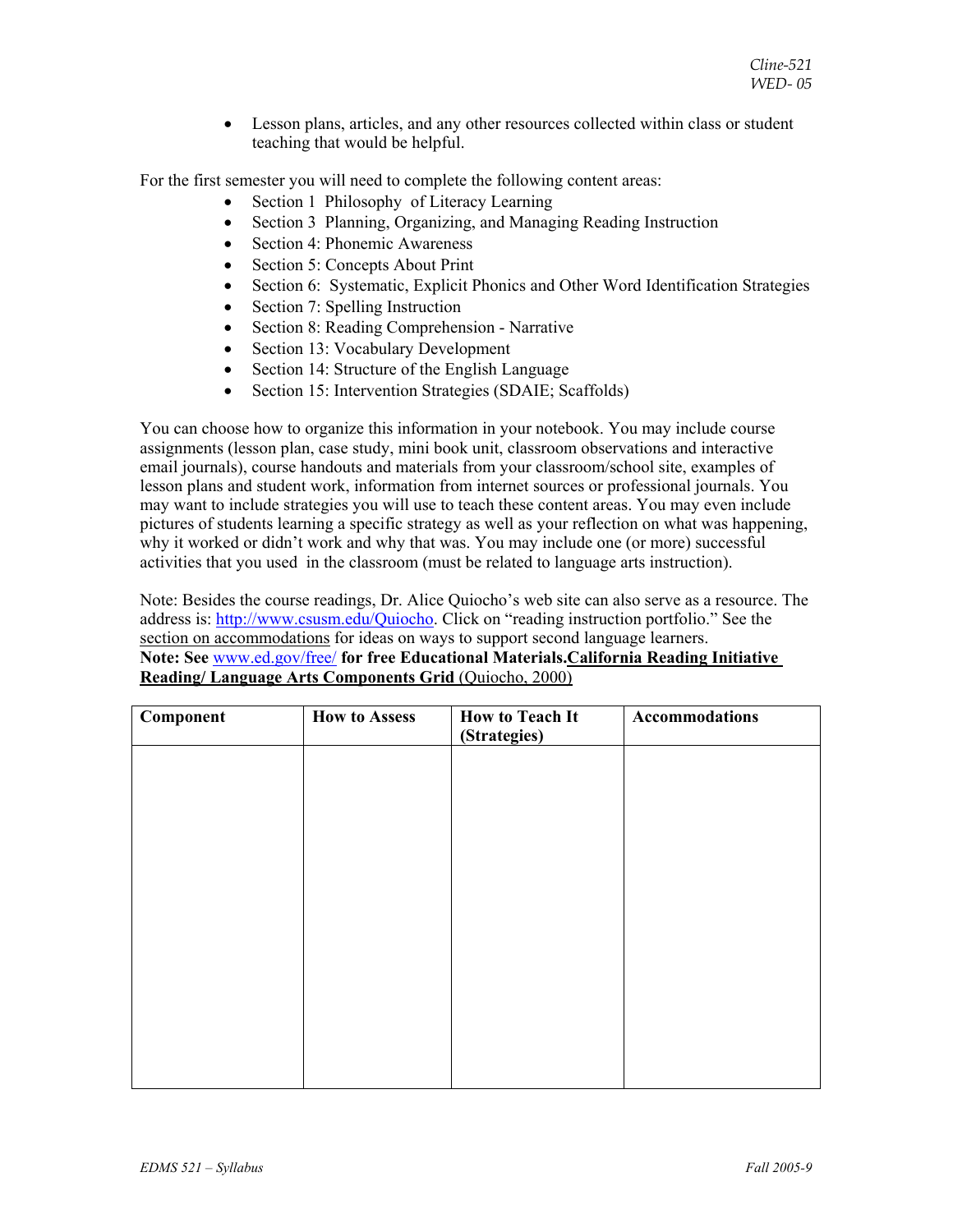Example 2 RICA Analysis Sheet

| Component                                                                                                                                                           | <b>How to Assess</b>                                                                                                                                                                                                                                                                                                                                                                                                                                                                                                                                                                              | <b>How to Teach it</b>                                                                                                                                                                                                                                                                                                                                                                                                                                                                                                                                                                                                                                                | <b>Accommodations</b>                                                                                                                                                                                                                                                                                                                                                                                                                                                                                                                                                                                                                                                                                                                                                                                                                                                                                                                                                                                                                                                                                                           |
|---------------------------------------------------------------------------------------------------------------------------------------------------------------------|---------------------------------------------------------------------------------------------------------------------------------------------------------------------------------------------------------------------------------------------------------------------------------------------------------------------------------------------------------------------------------------------------------------------------------------------------------------------------------------------------------------------------------------------------------------------------------------------------|-----------------------------------------------------------------------------------------------------------------------------------------------------------------------------------------------------------------------------------------------------------------------------------------------------------------------------------------------------------------------------------------------------------------------------------------------------------------------------------------------------------------------------------------------------------------------------------------------------------------------------------------------------------------------|---------------------------------------------------------------------------------------------------------------------------------------------------------------------------------------------------------------------------------------------------------------------------------------------------------------------------------------------------------------------------------------------------------------------------------------------------------------------------------------------------------------------------------------------------------------------------------------------------------------------------------------------------------------------------------------------------------------------------------------------------------------------------------------------------------------------------------------------------------------------------------------------------------------------------------------------------------------------------------------------------------------------------------------------------------------------------------------------------------------------------------|
|                                                                                                                                                                     |                                                                                                                                                                                                                                                                                                                                                                                                                                                                                                                                                                                                   | (Strategies)                                                                                                                                                                                                                                                                                                                                                                                                                                                                                                                                                                                                                                                          |                                                                                                                                                                                                                                                                                                                                                                                                                                                                                                                                                                                                                                                                                                                                                                                                                                                                                                                                                                                                                                                                                                                                 |
| Phonemic<br>Awareness is the<br>conscious<br>awareness of<br>words are made<br>up of individual<br>sounds-it is the<br>awareness of the<br>sounds of a<br>language. | Phonemic awareness is<br>assessed by finding out whether<br>or not the student is capable of<br>manipulating the language. For<br>example;<br>I would ask a student to<br>$\bullet$<br>pick out the first sound or<br>last sound of a word,<br>I would ask the student to<br>$\bullet$<br>identify, pronounce and<br>blend sounds or a segment<br>of a word,<br>I would ask students to<br>$\bullet$<br>identify sentences, words,<br>or sounds to see if they are<br>aware of the structure of a<br>sentence.<br><b>Assessment Tools</b><br>1.) The Yopp-Singer Test of<br>Phonemic Segmentation | These are strategies that can<br>be used to teach ELL and<br>non-ELL students phonetic<br>awareness,<br>Involve students in<br>$\bullet$<br>poetry, rhymes and<br>songs of all types,<br>Use a chant to clap<br>$\bullet$<br>syllables in students'<br>names,<br>Sort known objects or<br>$\bullet$<br>pictures into groups of<br>similar sounds (Realia<br>Cans),<br>Play a guessing game<br>$\bullet$<br>using picture cards and<br>help the children to put<br>together blends to make<br>their guess,<br>Sing songs that allow<br>$\bullet$<br>children to replace<br>sounds with other<br>sounds, even to make<br>nonsense words,<br>Read to your students.<br>٠ | For children with special<br>needs I would use these<br>strategies,<br>Specific skills<br>instruction alongside a<br>basal reading<br>program-This means I<br>would ask students<br>what sounds they hear<br>in certain words or<br>what word would<br>make sense in an<br>empty space within a<br>sentence. This strategy<br>would allow me to<br>assess my student's<br>progress,<br>Great children's<br>$\bullet$<br>literature books<br>including, nursery<br>rhymes, alliterative<br>books, picture books,<br>rhyming books,<br>repetitive pattern<br>books, Dr. Seuss<br>books, and alphabet<br>books with word-<br>picture formats,<br>Rhymes, chants, finger<br>$\bullet$<br>rhymes,<br>manipulatives, games,<br>role-playing,<br>Writing journals and<br>quick writes<br>(encourage invented<br>spelling!),<br>Provide a print rich<br>environment including<br>the use of Word<br>Walls,<br>Rebus activities- this<br>$\bullet$<br>activity is when you<br>replace a noun in a<br>sentence with a picture<br>of the noun. The<br>student can then<br>replace the picture<br>with an invented<br>spelling of the word. |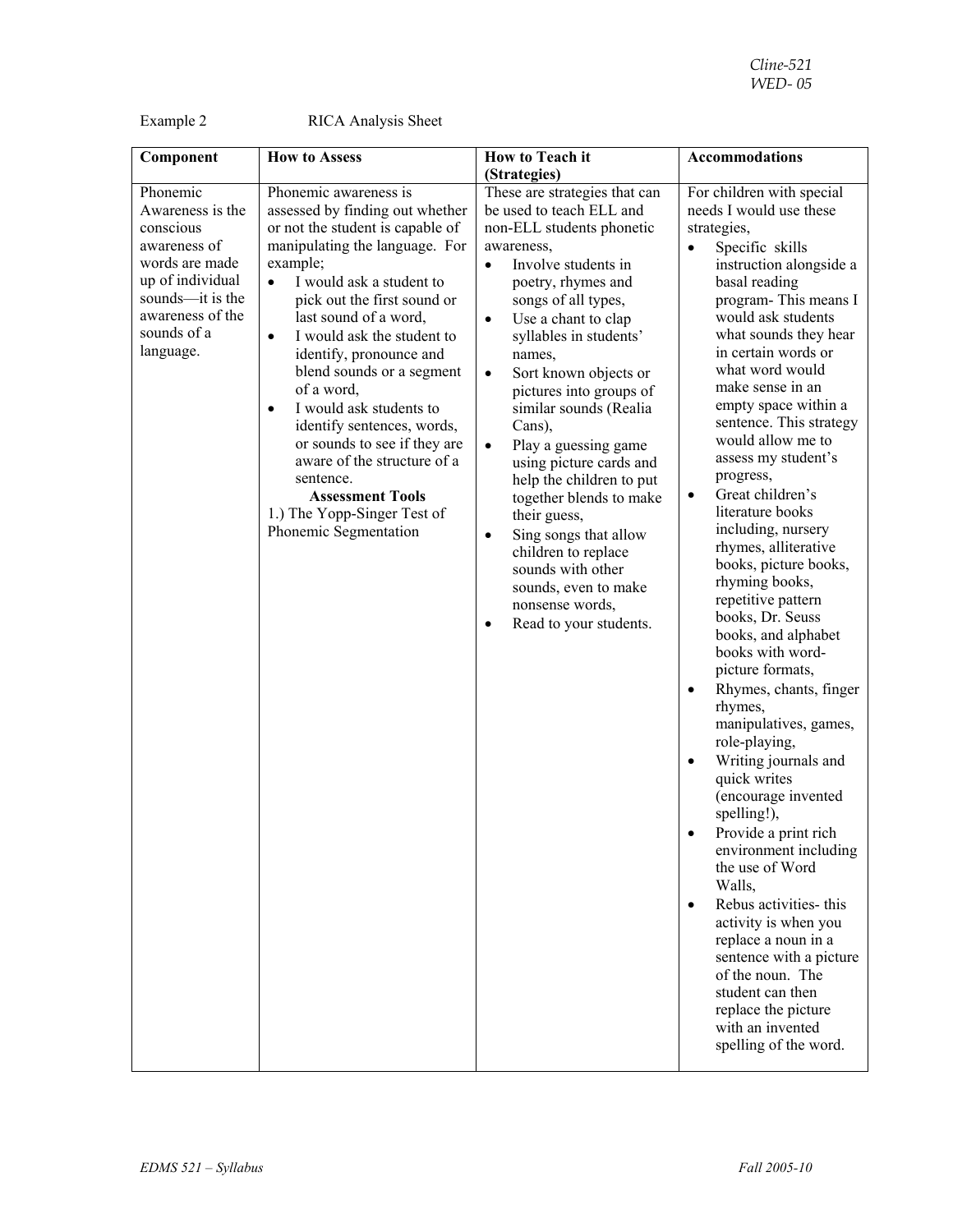#### **TPE Sample Reflection**

Read over the TPE and use it as a foundation to write your reflection. Use sentences, such as,

- In order to make content accessible to all students, I will…,
- I will provide opportunities to practice by ...,
- I will motivate students by ... as demonstrated by.

Also, use the concepts of the TPEs, such as,

- $\bullet$  I will motivate by ...,
- I will teach by ...
- $\bullet$  I will retreach by ...,
- I will provide opportunities for practice by...

#### FOR EXAMPLE:

The development of my lesson plan demonstrates my understanding of Standards Based Instruction and TPE 4: Making Content Accessible. This lesson plan addresses the Language Arts Standard ? for a ?? grade class of varying abilities, skills, and proficiencies. I have used the following materials to reinforce state-adopted academic content standards ??

In my lesson, I have made content accessible to all students in several ways, including ??. ??, and ??. This creates a lesson that is balanced and comprehensive.

I use the following strategies to reinforce content (SDAIE, MULTIPLE INTELLIGENCES, PRIMARY LANGUAGE SUPPORT, VISUAL, MANIPULATIVES, PHYSICAL MODELS, WRITTEN AND ORAL PRESENTATION, VISUAL AND PEERFORMIG ARTS AND DIAGRAMS).

In my lesson, I provide the following opportunities for students to practice and apply what they have learned ??

I motivate students by ??

I am able to incorporate technology by using the following ??

For those students not comprehending, I use the following strategies to reteach and foster access and comprehension for all students ??

I will foster a creative and imaginative atmosphere by

In my lessons, I take into account students' level of achievement by including the following modifications??